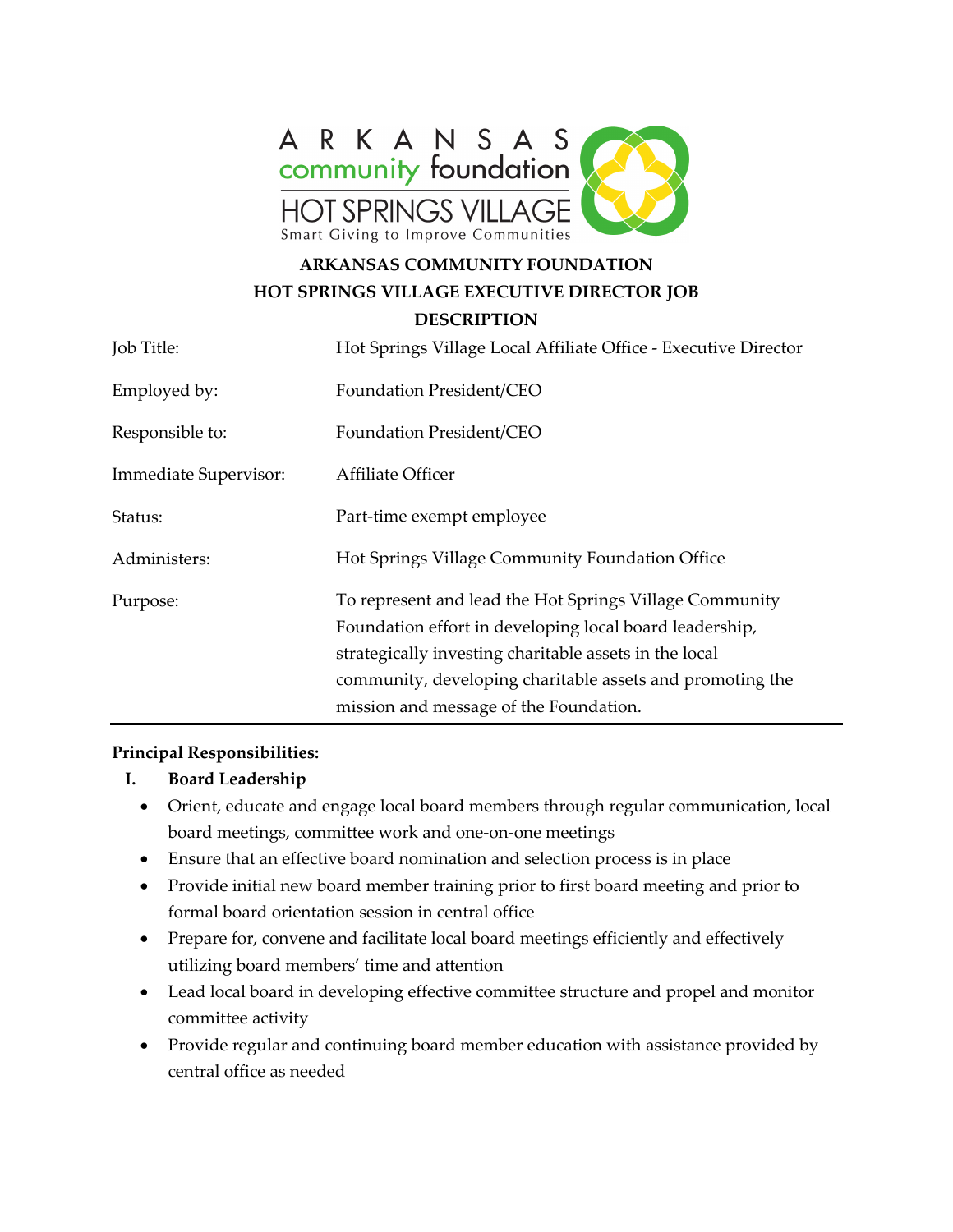# **II. Community Leadership and Grantmaking/Community Investment**

- Educate board at large on the opportunities, challenges and needs of the community and on strategic grantmaking including, but not limited to, venture philanthropy
- Lead affiliate grantmaking effort to ensure the greatest impact for the local community
- Ensure that an effective grant (or scholarship) selection committee is in place for each grant cycle
- Schedule and lead site visits to grantee organizations
- Ensure grantee reports are received and reviewed
- Know the local funds, encourage donor directed grantmaking and present grantmaking opportunities to local fund holders when appropriate
- Be alert to and present proactive grantmaking opportunities to the board
- Build knowledge of and relationships with local nonprofits, grantees, other foundations and local government

## **III. Fund Development**

- Lead affiliate fund development effort by educating the local board and engaging them in relationship building and door opening
- Build knowledge of and relationships with
	- o local businesses and corporations
	- o local donors
	- o past and present local and state board members
	- o local professional advisors
- Conduct presentations and personal visits with prospective and current donors

#### **IV. Brand Awareness**

- Educate the community about who the Community Foundation is and what we do
- Work with central office communications staff to develop a local affiliate outreach plan
- Represent the Community Foundation by proactively seeking opportunities to speak to civic clubs and associations about our work
- Work with board members to identify key influencers in the community and seek opportunities to meet with them to share the story of the Community Foundation.
- Distribute news releases and create publicity plans to notify the community about new funds and endowments, scholarship opportunities, grant opportunities and other news items
- Create opportunities to bring our work to life by hosting donor/grantee events, site visits, and other activities that engage our key stakeholders
- Maintain a contact list of key stakeholders (including current and potential donors, local nonprofits, community leaders, media, etc.) and create regular touchpoints with